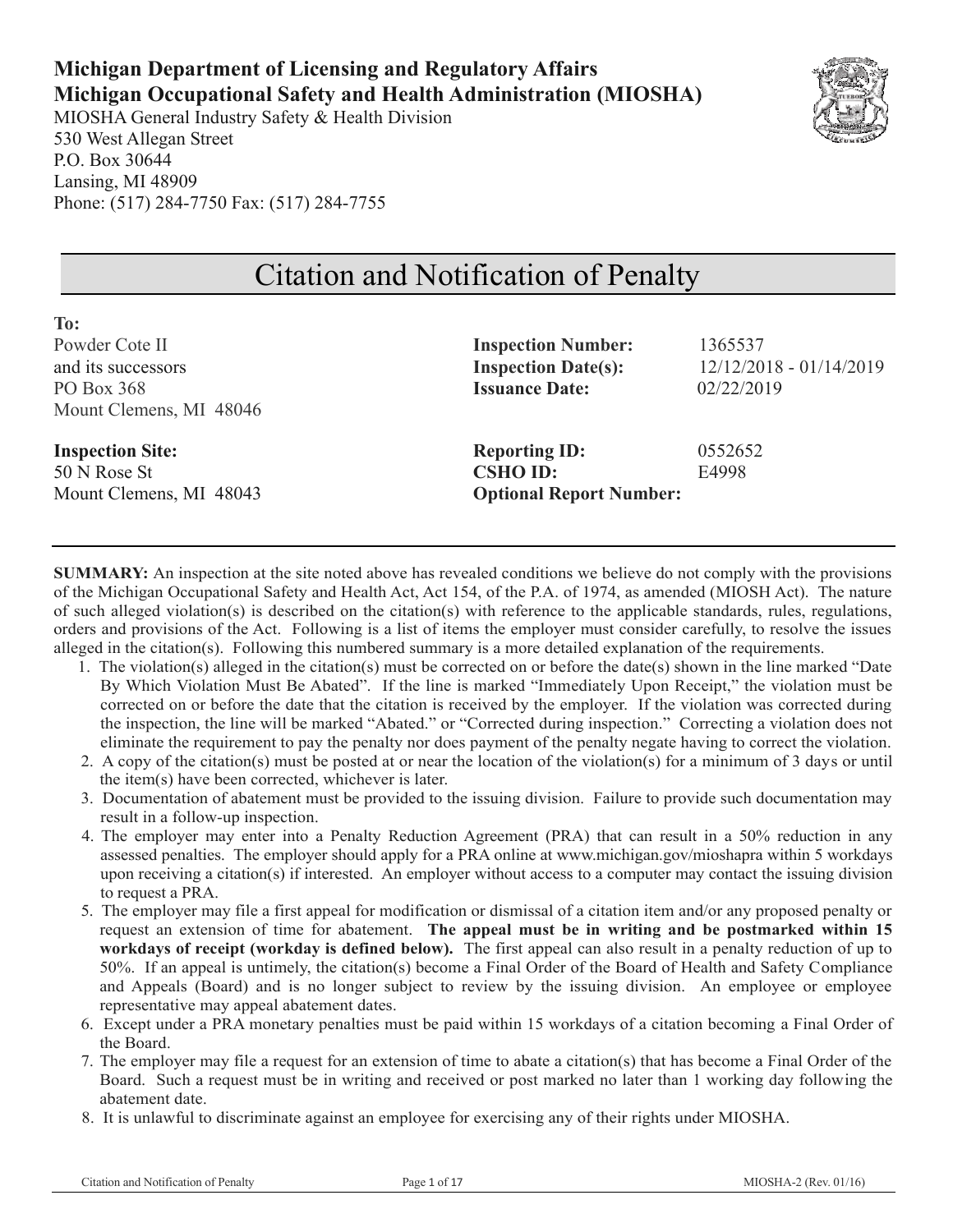Note: As defined in statutes, "workday" or "working day" means any day other than a Saturday, Sunday, or state legal holiday. The state legal holidays are:

January 1, New Year's Day The third Monday in January, Martin Luther King, Jr. Day February 12, Lincoln's birthday The third Monday of February, Washington's birthday The last Monday of May, Memorial or Decoration Day July 4, Independence Day The first Monday in September, Labor Day The second Monday in October, Columbus Day November 11, Veterans' Day The fourth Thursday of November, Thanksgiving Day December 25, Christmas Day

Please note whenever January 1; February 12; July 4; November 11; or December 25 fall on a Sunday, the next Monday following is deemed a public holiday (non-working day) for appeal purposes. However, there is no compensating day when one of the five dated holidays falls on a Saturday. Also, when computing the 15 working days, you do not count the date on which it is received; you start with the next working day. Additionally, the count is based on when the citation was received at the employer's location, not when it got to any particular person or office at the employer's location.

**I–CITATIONS:** The nature of the alleged violation(s) is described on the enclosed citation(s). These conditions must be corrected on or before the date(s) shown in the line marked "Date By Which Violation Must Be Abated." The issuing division may be contacted by telephone at the number indicated on the front of the citation for the purpose of discussing any issues related to the inspection or citation(s).

A copy of the citation(s) must be posted at or near the location of the violation for a minimum of 3 days or until the items have been corrected, whichever is later. The MIOSH Act provides for civil penalties of up to \$7,000 for each violation for failure to comply with posting requirements.

When compliance is achieved, a copy of the citation must be signed and returned to the issuing division along with documentation of abatement.

Documentation of abatement for citation items originally classified as "serious," "repeat," "fail-to-abate," "willful," or "instance-by-instance," require documentation as deemed appropriate by the issuing division. Examples of documentation for these violation classifications are:

(a) A detailed description of how the violation was abated.

(b) Work orders or an invoice indicating the corrective work that has been done.

(c) Photographs of the abated conditions.

(d) Other forms of conclusive evidence that your employees are no longer exposed to the hazard.

For citation items classified as "other," submitting to the issuing division a signed copy of the citation item indicating the item has been abated is acceptable documentation of abatement. Submitting a document in writing, certifying abatement of the particular citation item is also acceptable for citation items classified as "other."

If the employer does not provide adequate documentation of abatement, a re-inspection may be conducted. Failure to correct an alleged violation within the abatement period may result in new or additional proposed penalties.

Correcting a violation prior to the expiration of the abatement date does not eliminate the requirement to pay the penalty. Payment of the penalty does not eliminate the requirement of correcting the violation.

**II–PENALTY REDUCTION:** In addition to the appeal rights afforded by the MIOSH Act, the Michigan Occupational Safety and Health Administration has implemented a program for negotiating an expedited settlement of penalties with the employers known as a Penalty Reduction Agreement (PRA). This is a program designed to reach abatement of the hazard at the earliest possible opportunity and reduce the need for formal appeals. The penalty reduction (PRA) can result in a penalty reduction of 50% provided the issuing division and the employer agree to a number of specified conditions. These conditions include an agreement by the employer to accept all of the citations issued and to:

(a) Not appeal further.

(b) Abate all items within the abatement period.

(c) Provide proof of abatement.

(d) Pay all agreed upon penalties as required (within 15 working days of approval of the PRA.)

(e) Abide by any other mutually agreed upon actions.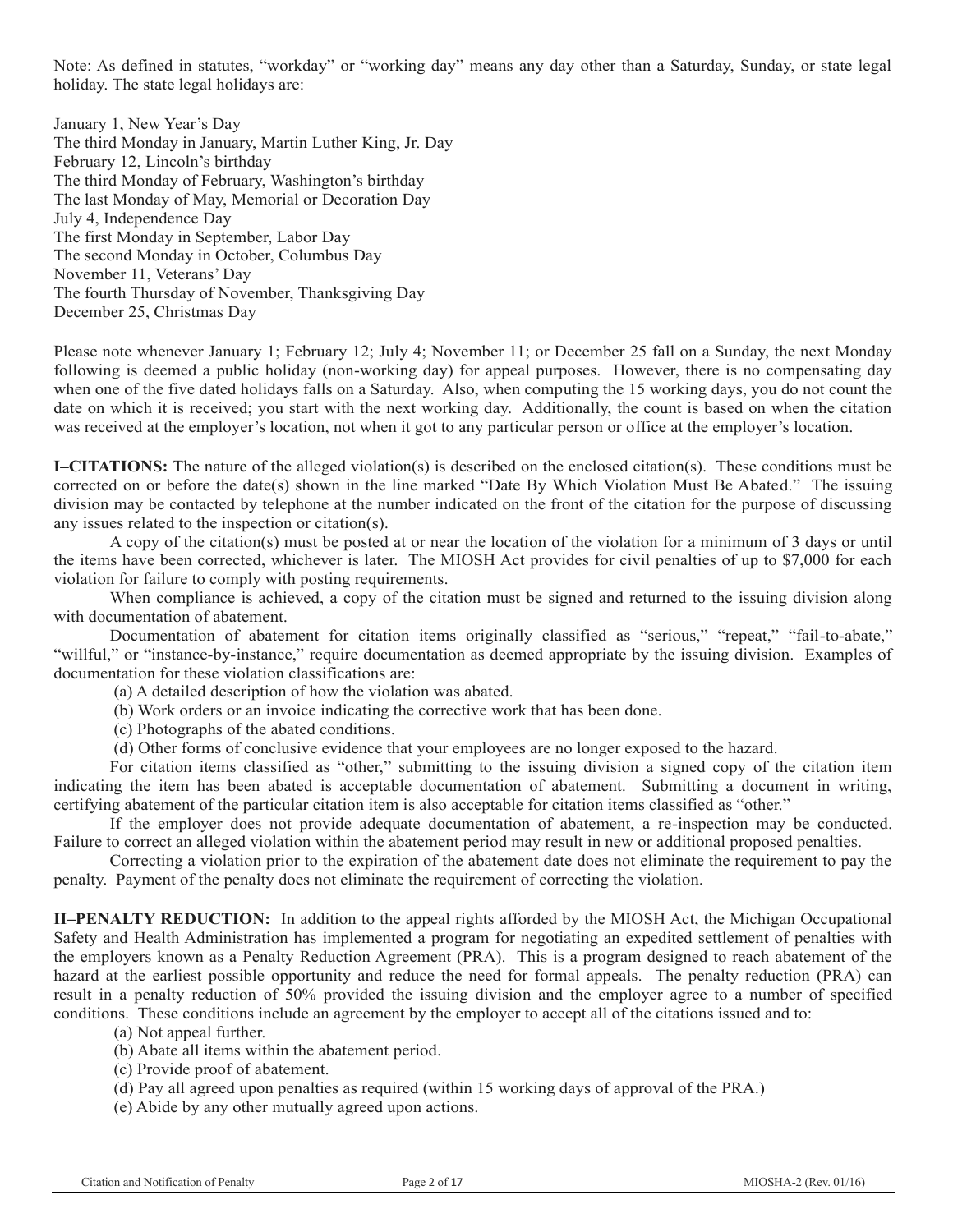Inspections involving a fatality, the Severe Violator Enforcement Program (SVEP), or willful citations are not eligible for the program. Construction citations must be confirmed as corrected by the issuing division before a penalty reduction agreement can be approved.

If you are interested in pursuing a PRA, you should apply online at www.michigan.gov/mioshapra **within 5 workdays upon receipt of the citation(s)**, but no later than the 15th workday beyond receipt of the citation(s). If you do not have access to a computer, you should contact the issuing division within the same timeframe to request a PRA. If the employer wishes to accept the conditions stated above and the process can be completed within 15 workdays from receipt, then no appeal need be filed.

**III–CITATION APPEAL:** An employer may file a first appeal to the issuing division in writing for modification or dismissal of a citation item and/or any proposed penalty or an extension of time for abatement. The first appeal can also result in a penalty reduction of up to 50% providing the issuing division and the employer agree to the conditions (a) through (e) as stated in Section II, PENALTY REDUCTION (above).

An employee or employee representative may appeal in writing the reasonableness of the abatement date(s). The envelope containing an appeal must be postmarked no later than the 15th workday following receipt of the citation.

If a citation is not appealed within 15 workdays of receipt, then the citation becomes a Final Order of the Board of Health and Safety Compliance and Appeals (Board). Final Order citations are not subject to review by the issuing division unless the Bureau of Hearings establishes good cause for the late appeal.

An appeal must specify the item(s) appealed and that portion of the item (e.g., violation, abatement date, penalty) which is being appealed and include a certification that the appeal has been posted or given to affected employees or their representatives. If the issuing division meets with the employer to discuss an appeal, the issuing division will notify the employee representative and allow attendance at the meeting.

The issuing division will notify an employer of its decision within 15 workdays of the receipt of the employer's written appeal. The decision must be posted at the location of the subject citation.

If an employer, employee or employee representative is not satisfied with this decision then they may file a second appeal. The appeal must be in writing and the envelope containing the second appeal must be postmarked within 15 workdays of the receipt of the issuing division's decision on the first appeal. If the issuing division's decision is not appealed then the citation becomes a Final Order of the Board.

**IV–PAYMENT OF MONETARY PENALTIES:** Unless subject to a PRA, payment must be made within 15 workdays of the date a proposed penalty of a citation becomes a Final Order of the Board. This would be the 30th workday after receipt of each citation item that is not appealed. For payment of a penalty, make a check or money order payable to the "State of Michigan" and remit to the issuing division at the address shown on the citation. Please record the inspection number, citation and item number on the check, money order or transmittal letter.

**V–EXTENSION OF TIME TO ABATE:** An employer may file a petition for modification of abatement date(s) (PMA) on an item of a citation, which has become a Final Order of the Board. The PMA must be submitted to the issuing division in writing by personal delivery or postmarked no later than one day following the abatement date, and a copy posted near the place the citation was posted. An employer must have made a good faith effort to correct the violation by the abatement date, and has or will not be successful because of factors beyond the employer's reasonable control. A PMA must include:

(a) Steps taken to achieve compliance.

(b) The specific additional abatement time necessary.

(c) The reasons the additional time is needed.

(d) Available interim steps being taken to safeguard the employees against the cited hazard during the abatement period.

(e) A certification that a copy of the PMA has been posted for employees at the location of the subject citation. The posted copy must remain posted for a minimum of 10 workdays.

If the issuing division or affected employees file an objection to the PMA within 10 workdays of the employer's filing date, the Board will schedule a hearing and advise the employer of the date, time, and place of the hearing.

**VI–EMPLOYEE DISCRIMINATION:** Section 65 of the MIOSH Act, prohibits discrimination by an employer against an employee for filing a complaint or exercising any rights under the MIOSH Act, as amended. If an employee believes that he or she was discharged or otherwise discriminated against as a result of filing a complaint, they may file a complaint with the MIOSHA Employee Discrimination Section within 30 days after the violation occurs.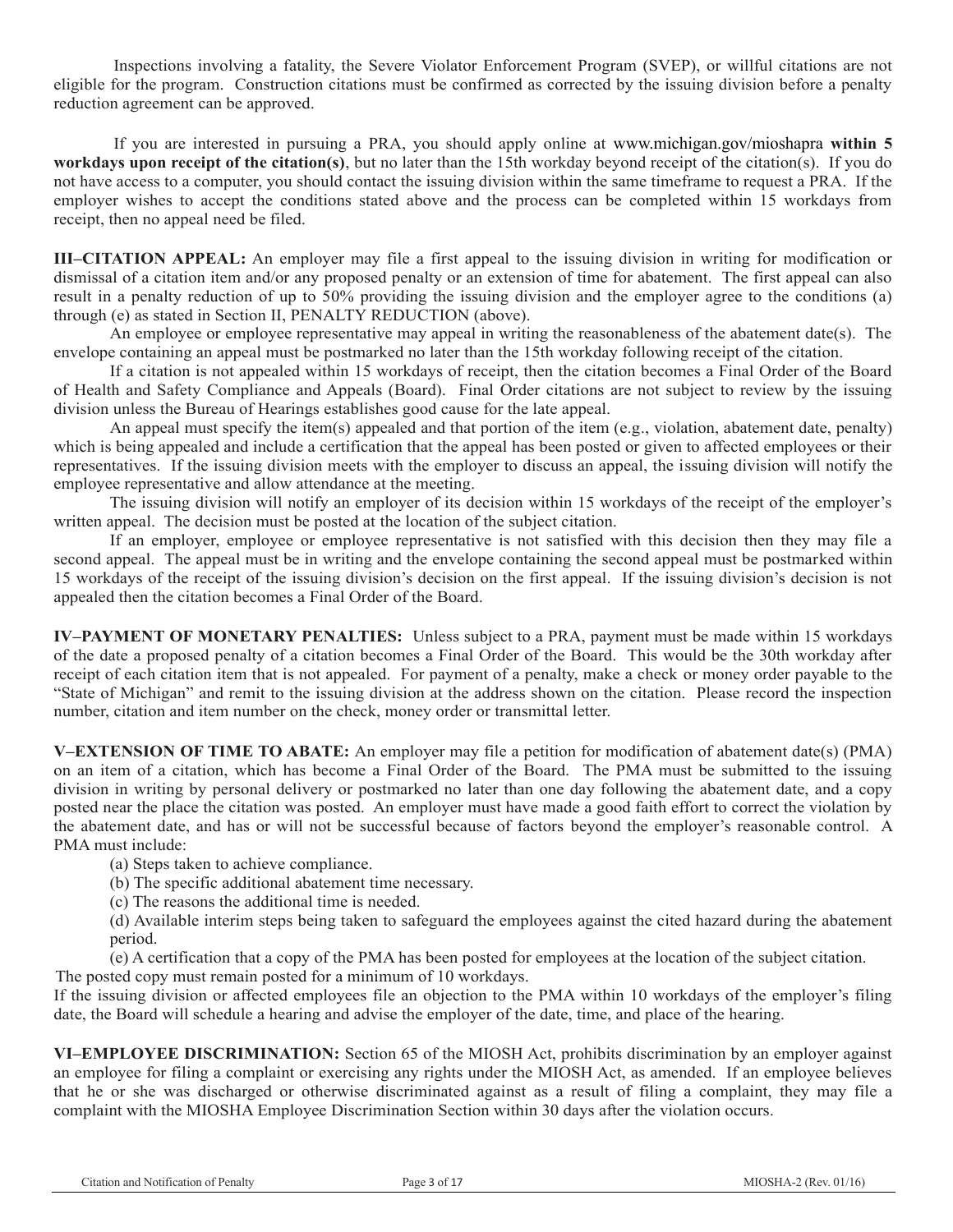**VII–STATE CONSULTATION EDUCATION AND TRAINING SERVICES:** The MIOSHA Consultation Education and Training (CET) Division offers a wide range of services to help businesses with their health and safety practices. CET services include: helping employers create a Safety and Health Management System, seminars and workshops, onsite consultations, hazard surveys, an equipment loan program and information material. The majority of CET services are provided free of charge to Michigan employers and employees. For information on these services, contact the CET Division at (517) 284-7720 or visit their web site at www.mi.gov/miosha.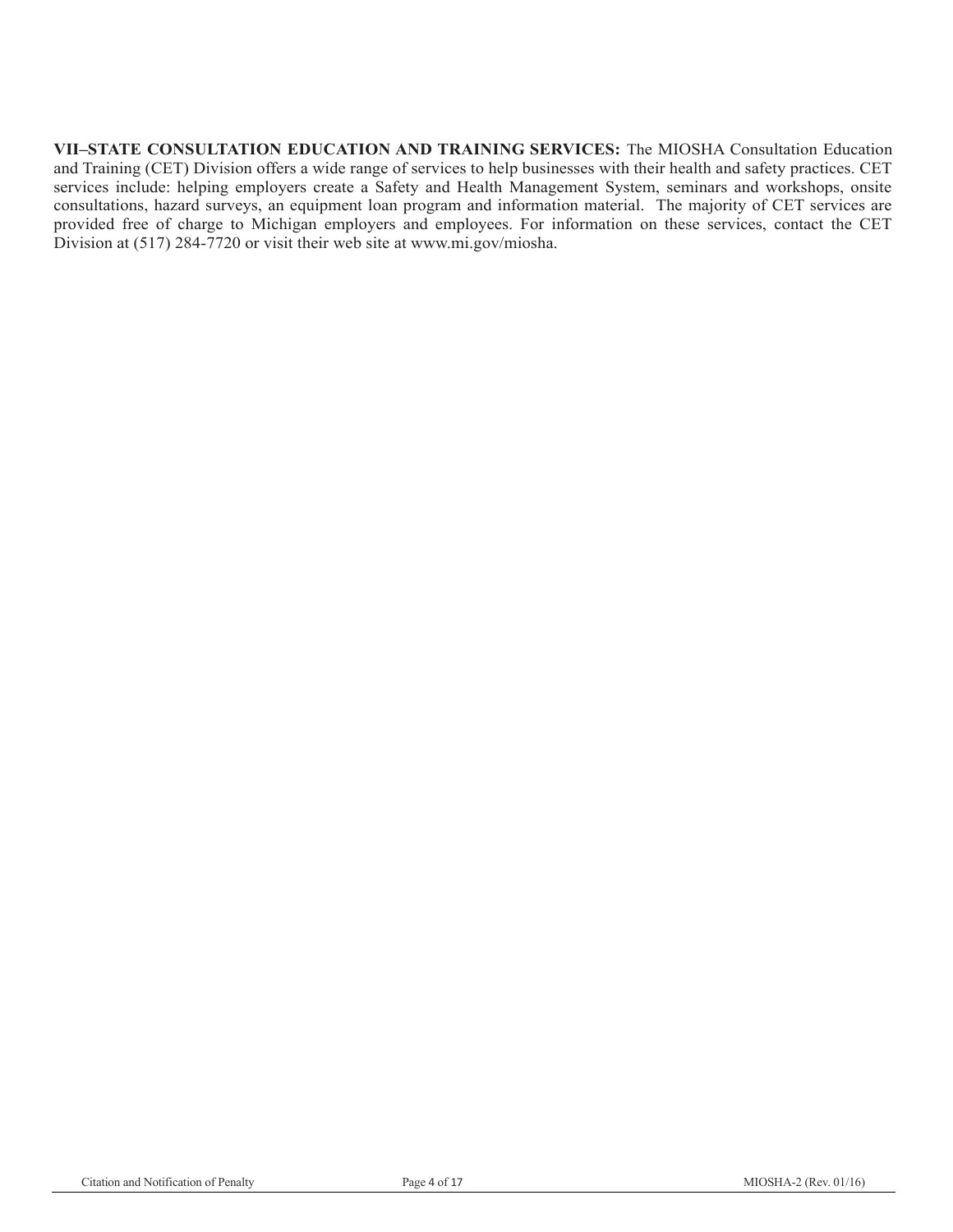**Michigan Department of Licensing Inspection Number:** 1365537 **and Regulatory Affairs Inspection Date(s):** 12/12/2018 - 01/14/2019 **Optional Reporting Number:** 

**Citation and Notification of Penalty**

**Company Name:** Powder Cote II **Inspection Site:** 50 N Rose St, Mount Clemens, MI 48043

Citation 1 Item 1 Type of Violation: **Serious** 

1910.28(b)(1)(i): GI PART 2, WALKING-WORKING SURFACES [REF 408.10202]

Except as provided elsewhere in § 1910.28, the employer must ensure that each employee on a walking-working surface with an unprotected side or edge that is 4 feet (1.2 m) or more above a lower level is protected from falling by one or more of the following:

 $\mathcal{L}_\mathcal{L} = \mathcal{L}_\mathcal{L} = \mathcal{L}_\mathcal{L} = \mathcal{L}_\mathcal{L} = \mathcal{L}_\mathcal{L} = \mathcal{L}_\mathcal{L} = \mathcal{L}_\mathcal{L} = \mathcal{L}_\mathcal{L} = \mathcal{L}_\mathcal{L} = \mathcal{L}_\mathcal{L} = \mathcal{L}_\mathcal{L} = \mathcal{L}_\mathcal{L} = \mathcal{L}_\mathcal{L} = \mathcal{L}_\mathcal{L} = \mathcal{L}_\mathcal{L} = \mathcal{L}_\mathcal{L} = \mathcal{L}_\mathcal{L}$ 

(A) Guardrail systems;

(B) Safety net systems; or

(C) Personal fall protection systems, such as personal fall arrest, travel restraint, or positioning systems.

(There were no fall protection or guardrail systems utilized when performing belt changes, and bearing greasing tasks on top of the oven located in Building 57.)

**Date By Which Violation Must be Abated: March 27, 2019 Proposed Penalty: \$4,500.00 \$4,500.00** 

Citation 1 Item 2 Type of Violation: **Serious** 

408.10716: GI PART 7, GUARDS FOR POWER TRANSMISSION A revolving or reciprocating part, if exposed to contact, shall be guarded pursuant to R 408.10751 to R 408.10754.

(There were no guards around two (2) rotating shafts along with the top cooling mechanism for the mixers located in the chemical room located in Building 80.)

**Date By Which Violation Must be Abated: March 27, 2019 Proposed Penalty: \$5,000.00 \$5,000.00**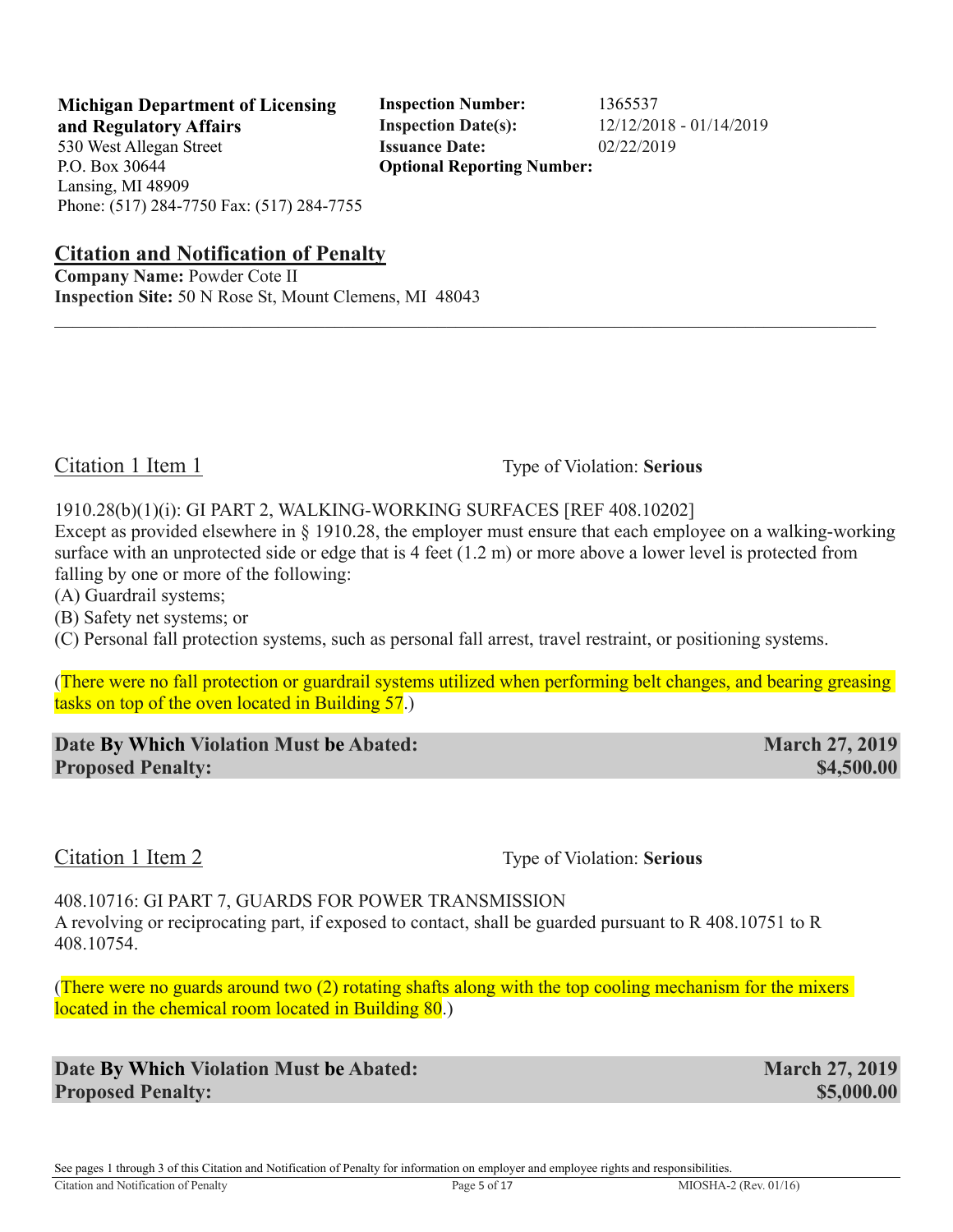**Michigan Department of Licensing Inspection Number:** 1365537 **and Regulatory Affairs Inspection Date(s):** 12/12/2018 - 01/14/2019 **Optional Reporting Number:** 

**Citation and Notification of Penalty**

**Company Name:** Powder Cote II **Inspection Site:** 50 N Rose St, Mount Clemens, MI 48043

Citation 1 Item 3 Type of Violation: **Serious** 

408.13308(1): GI PART 33, PERSONAL PROTECTIVE EQUIPMENT

An employer shall assess the workplace to determine if hazards are present, or are likely to be present, that necessitate the use of personal protective equipment.

 $\mathcal{L}_\mathcal{L} = \mathcal{L}_\mathcal{L} = \mathcal{L}_\mathcal{L} = \mathcal{L}_\mathcal{L} = \mathcal{L}_\mathcal{L} = \mathcal{L}_\mathcal{L} = \mathcal{L}_\mathcal{L} = \mathcal{L}_\mathcal{L} = \mathcal{L}_\mathcal{L} = \mathcal{L}_\mathcal{L} = \mathcal{L}_\mathcal{L} = \mathcal{L}_\mathcal{L} = \mathcal{L}_\mathcal{L} = \mathcal{L}_\mathcal{L} = \mathcal{L}_\mathcal{L} = \mathcal{L}_\mathcal{L} = \mathcal{L}_\mathcal{L}$ 

(The workplace hazard assessment was incomplete; in that it did not address potential hazards to the eyes from flying debris while performing spray-finishing and powder coating operations in Buildings 50, 57, 60, and 80.)

**Date By Which Violation Must be Abated: March 27, 2019 Proposed Penalty:**  $$4,500.00$ 

Citation 2 Item 1 Type of Violation: **Repeat-Serious** 

408.12635(1)(b): GI PART 26, METALWORKING MACHINERY The portion of the blade between the table and the front side of the upper wheel shall have an adjustable blade guard that is maintained with 1/4 inch of the work to be cut or the holder of the material being cut.

Powder Cote II was previously cited for a violation of this occupational safety and health standard or its equivalent standard, GI Part 26, Metalworking Machinery, Rule 408.12635(1)(b), which was contained in MIOSHA inspection number 315368290, citation number 1, item number 19, issued on August 8, 2014, with respect to a workplace located at 50 N. Rose St., Mt. Clemens, MI 48043.

(The adjustable blade guard was not maintained to within 1/4 inch of the steel stock that was cut on the Delta vertical band saw located in the welding area of Building 70.)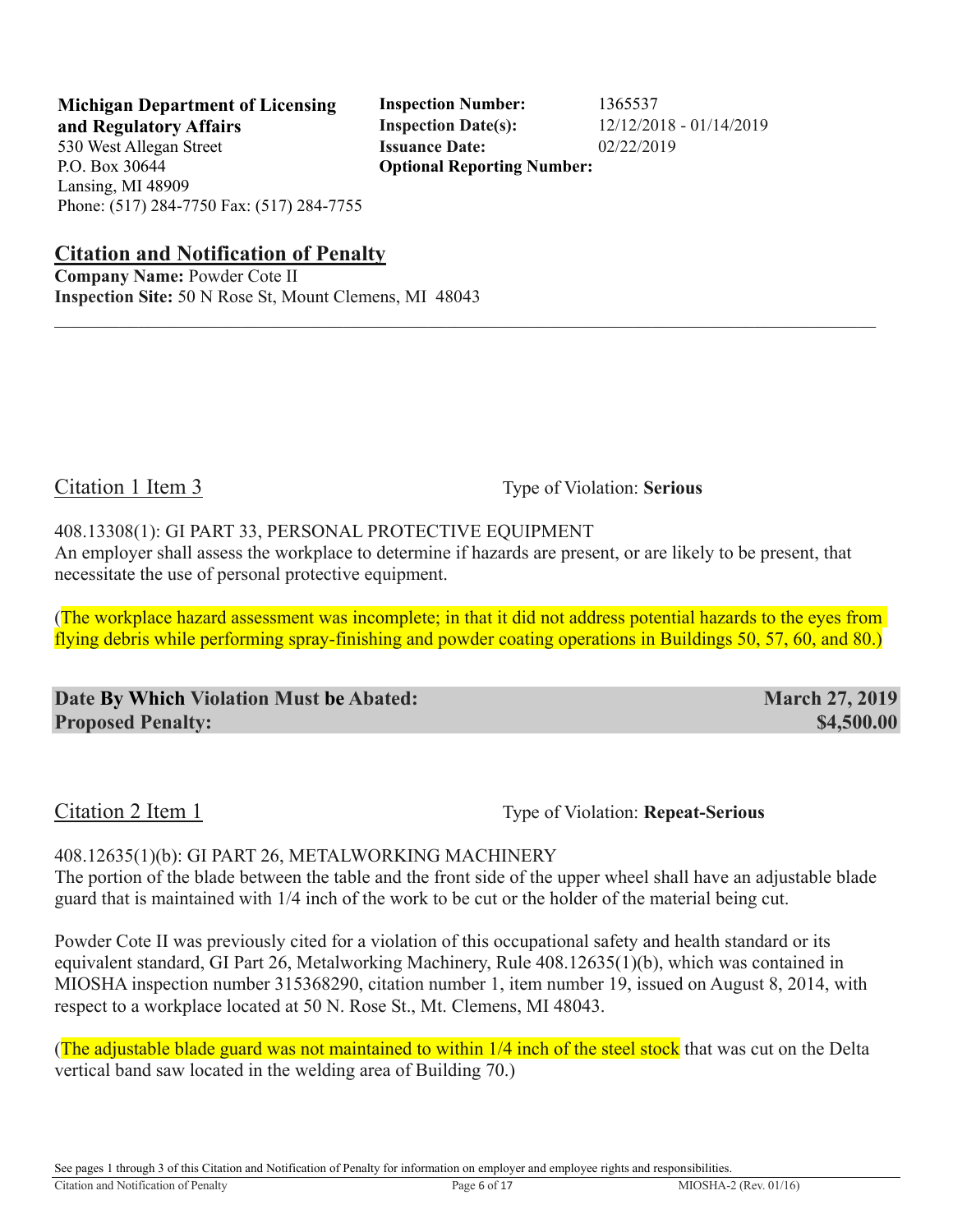**Michigan Department of Licensing Inspection Number:** 1365537 **and Regulatory Affairs Inspection Date(s):** 12/12/2018 - 01/14/2019 **Optional Reporting Number:** 

**Citation and Notification of Penalty**

**Company Name:** Powder Cote II **Inspection Site:** 50 N Rose St, Mount Clemens, MI 48043

| Date By Which Violation Must be Abated: | <b>March 27, 2019</b> |
|-----------------------------------------|-----------------------|
| <b>Proposed Penalty:</b>                | \$25,000.00           |

 $\mathcal{L}_\mathcal{L} = \mathcal{L}_\mathcal{L} = \mathcal{L}_\mathcal{L} = \mathcal{L}_\mathcal{L} = \mathcal{L}_\mathcal{L} = \mathcal{L}_\mathcal{L} = \mathcal{L}_\mathcal{L} = \mathcal{L}_\mathcal{L} = \mathcal{L}_\mathcal{L} = \mathcal{L}_\mathcal{L} = \mathcal{L}_\mathcal{L} = \mathcal{L}_\mathcal{L} = \mathcal{L}_\mathcal{L} = \mathcal{L}_\mathcal{L} = \mathcal{L}_\mathcal{L} = \mathcal{L}_\mathcal{L} = \mathcal{L}_\mathcal{L}$ 

Citation 2 Item 2a Type of Violation: **Repeat-Serious** 

1910.147(c)(4)(i): GI PART 85, THE CONTROL OF HAZARDOUS ENERGY SOURCES (LOCKOUT/TAGOUT) [REF 408.18502]

Procedures shall be developed, documented and utilized for the **control of potentially hazardous energy** when employees are engaged in the activities covered by this section.

Powder Cote II was previously cited for a violation of this occupational safety and health standard or its equivalent standard, GI Part 85, The Control of Hazardous Energy Sources, Rule 1910.147(c)(4)(i) [Ref. 408.18502], which was contained in MIOSHA inspection number 315368290, citation number 2, item number 1, issued on August 8, 2014, with respect to a workplace located at 50 N. Rose St., Mt. Clemens, MI 48043.

(Energy control procedures were not utilized during the following:

a. When employee performs saw blade changes on the Markel horizontal band saw located in Building 70. Employee uses e-stop only to control energy to saw.

b. When an employee enters the 80-5 wash tunnel in building 80 to perform spray nozzle changes. Employee only hits/activates e-stop to shut off conveyor.)

**Date By Which Violation Must be Abated: March 27, 2019 Proposed Penalty: \$25,000.00 \$25,000.00** 

Citation 2 Item 2b Type of Violation: **Repeat-Serious**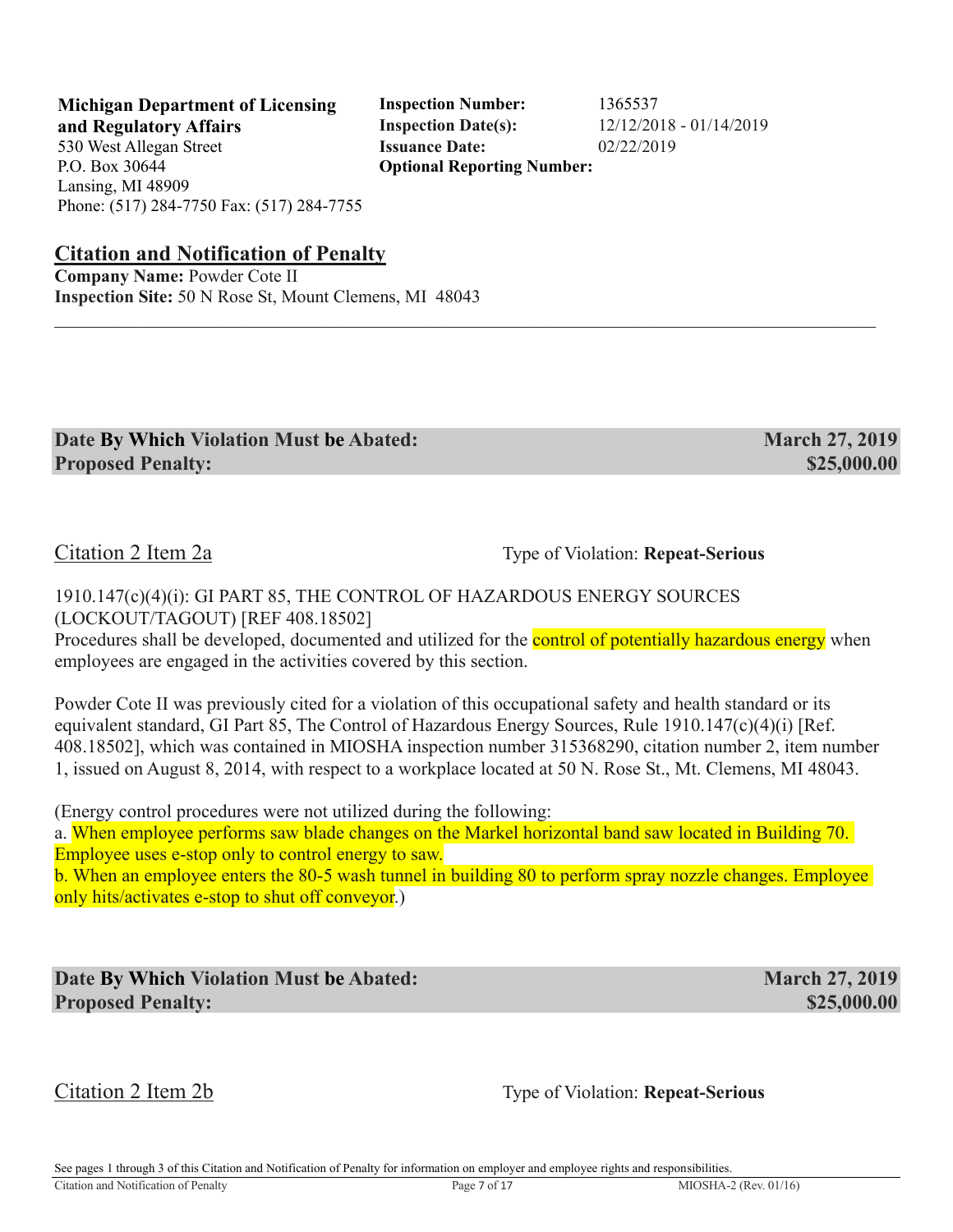**Michigan Department of Licensing Inspection Number:** 1365537 **and Regulatory Affairs Inspection Date(s):** 12/12/2018 - 01/14/2019 **Optional Reporting Number:** 

#### **Citation and Notification of Penalty**

**Company Name:** Powder Cote II **Inspection Site:** 50 N Rose St, Mount Clemens, MI 48043

### 1910.147(c)(7)(i)(A): GI PART 85, THE CONTROL OF HAZARDOUS ENERGY SOURCES (LOCKOUT/TAGOUT) [REF 408.18502]

Each authorized employee shall receive training in the recognition of applicable hazardous energy sources, the type and magnitude of the energy available in the workplace, and the methods and means necessary for energy isolation and control.

 $\mathcal{L}_\mathcal{L} = \mathcal{L}_\mathcal{L} = \mathcal{L}_\mathcal{L} = \mathcal{L}_\mathcal{L} = \mathcal{L}_\mathcal{L} = \mathcal{L}_\mathcal{L} = \mathcal{L}_\mathcal{L} = \mathcal{L}_\mathcal{L} = \mathcal{L}_\mathcal{L} = \mathcal{L}_\mathcal{L} = \mathcal{L}_\mathcal{L} = \mathcal{L}_\mathcal{L} = \mathcal{L}_\mathcal{L} = \mathcal{L}_\mathcal{L} = \mathcal{L}_\mathcal{L} = \mathcal{L}_\mathcal{L} = \mathcal{L}_\mathcal{L}$ 

Powder Cote II was previously cited for a violation of this occupational safety and health standard or its equivalent standard, GI Part 85, The Control of Hazardous Energy Sources, Rule 1910.147(c)(7)(i)(A) [Ref. 408.18502], which was contained in MIOSHA inspection number 315368290, citation number 2, item number 2, issued on August 8, 2014, with respect to a workplace located at 50 N. Rose St., Mt. Clemens, MI 48043.

(The appropriate level of energy isolation training was not provided to employee who performs saw blade changes on the Markel horizontal band saw, and changed nozzles in the 80-5 washer. Employee only isolates power with the activation of an e-stop.)

| Date By Which Violation Must be Abated: | <b>March 27, 2019</b> |
|-----------------------------------------|-----------------------|
| <b>Proposed Penalty:</b>                | <b>SO.00</b>          |

#### Citation 3 Item 1 Type of Violation: **Other-than-Serious**

#### 408.10125: GI PART 1A, ABRASIVE WHEELS

A guard for an abrasive wheel on a bench, floor or cylindrical grinder shall be constructed so that the peripheral protecting member can be adjusted to the decreasing diameter of the abrasive wheel. The distance between the abrasive wheel and the end of the peripheral member at the top shall not exceed 1/4 inch. An adjustable tongue may be used to achieve this dimension.

(The left side tongue guard on the Black & Decker bench grinder, located in Building 70, was not adjusted to within  $1/4$  inch of the abrasive wheel.)

**Date By Which Violation Must be Abated: March 27, 2019**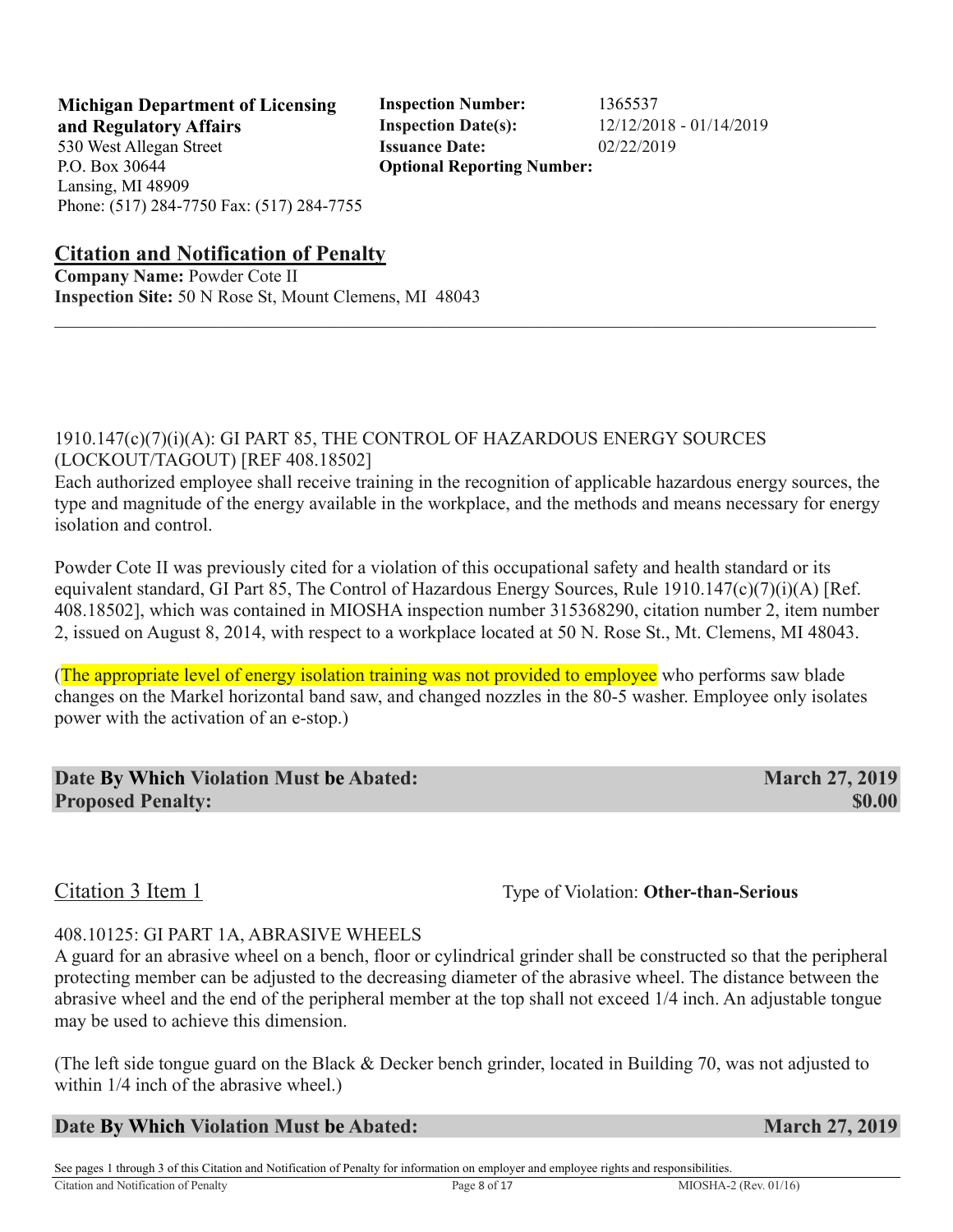See pages 1 through 3 of this Citation and Notification of Penalty for information on employer and employee rights and responsibilities.

**and Regulatory Affairs Inspection Date(s):** 12/12/2018 - 01/14/2019 530 West Allegan Street **Issuance Date:** 02/22/2019 P.O. Box 30644 Lansing, MI 48909 Phone: (517) 284-7750 Fax: (517) 284-7755

# **Citation and Notification of Penalty**

**Company Name:** Powder Cote II **Inspection Site:** 50 N Rose St, Mount Clemens, MI 48043

408.10685(4): GI PART 6, FIRE EXITS Each exit must be clearly visible and marked by a sign reading "EXIT."

(There was a damaged exit sign for the south side man door located in Building 50. Sign had the marked diffuser missing.)

 $\mathcal{L}_\mathcal{L} = \mathcal{L}_\mathcal{L} = \mathcal{L}_\mathcal{L} = \mathcal{L}_\mathcal{L} = \mathcal{L}_\mathcal{L} = \mathcal{L}_\mathcal{L} = \mathcal{L}_\mathcal{L} = \mathcal{L}_\mathcal{L} = \mathcal{L}_\mathcal{L} = \mathcal{L}_\mathcal{L} = \mathcal{L}_\mathcal{L} = \mathcal{L}_\mathcal{L} = \mathcal{L}_\mathcal{L} = \mathcal{L}_\mathcal{L} = \mathcal{L}_\mathcal{L} = \mathcal{L}_\mathcal{L} = \mathcal{L}_\mathcal{L}$ 

**Proposed Penalty:** \$0.00

**Date By Which Violation Must be Abated: March 27, 2019 Proposed Penalty:** \$0.00

Citation 3 Item 3 Type of Violation: **Other-than-Serious** 

408.10831(1): GI PART 8, FIRE EXTINGUISHERS An extinguisher shall be located where it will be readily seen and accessible along normal paths of travel.

(There was an ABC type fire extinguisher that was not located as to be readily seen in the shipping area of Building 50. The fire extinguisher was blocked by bins of finished parts.)

**Date By Which Violation Must be Abated: Corrected During Inspection Proposed Penalty:** \$0.00

Citation 3 Item 2 Type of Violation: **Other-than-Serious** 

**Michigan Department of Licensing Inspection Number:** 1365537 **Optional Reporting Number:**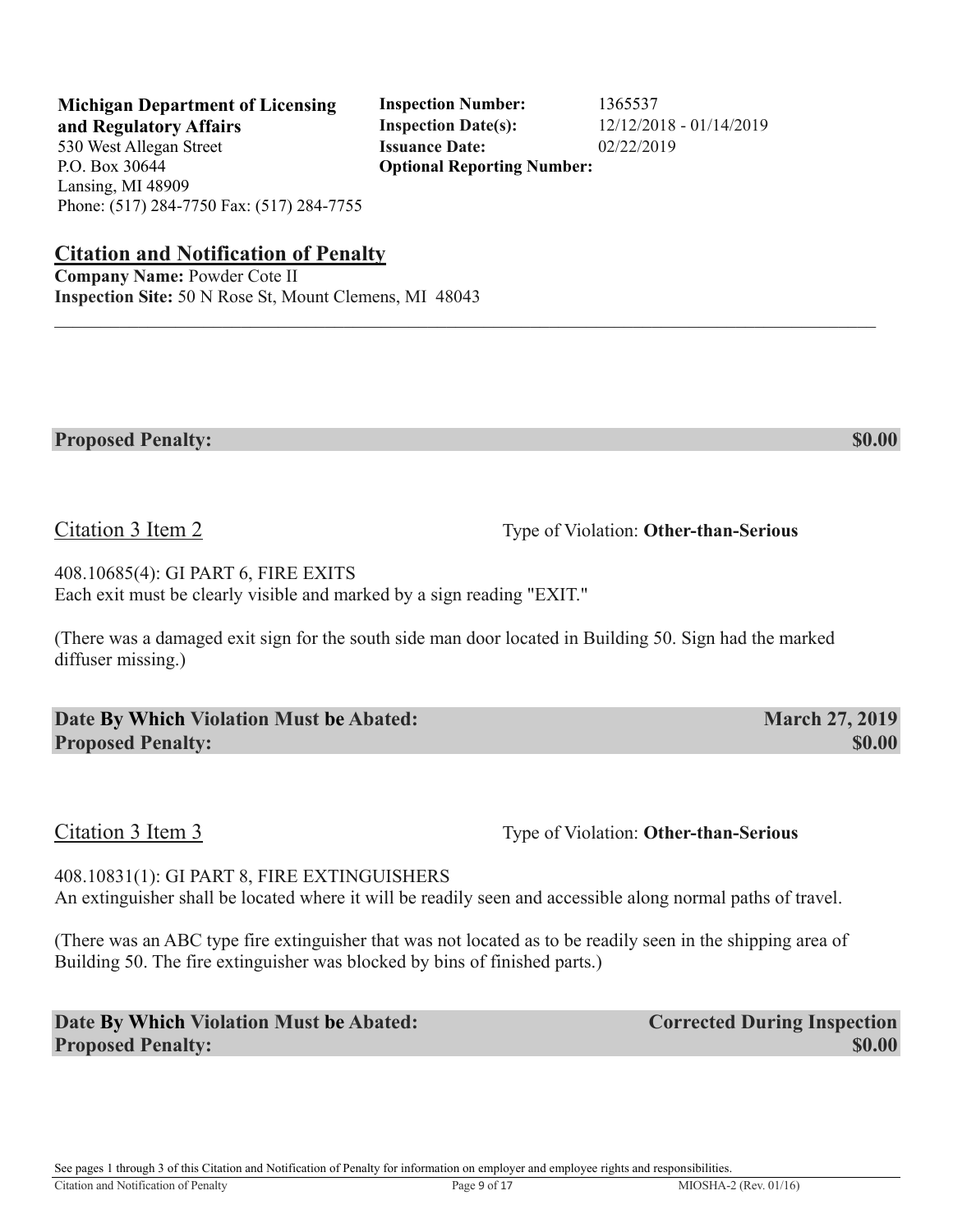**Michigan Department of Licensing Inspection Number:** 1365537 **and Regulatory Affairs Inspection Date(s):** 12/12/2018 - 01/14/2019 **Optional Reporting Number:** 

**Citation and Notification of Penalty**

**Company Name:** Powder Cote II **Inspection Site:** 50 N Rose St, Mount Clemens, MI 48043

Citation 3 Item 4a Type of Violation: **Other-than-Serious** 

408.11223(1): GI PART 12, WELDING AND CUTTING A chain, bracket or other restraining device shall be used at all times to prevent cylinders from falling.

(There were unrestrained compressed gas cylinders in the following areas:

a. An acetylene compressed gas cylinder located in Building 70.

b. An oxygen and acetylene compressed gas cylinders located in the corner of the truck bay of Building 70.)

 $\mathcal{L}_\mathcal{L} = \mathcal{L}_\mathcal{L} = \mathcal{L}_\mathcal{L} = \mathcal{L}_\mathcal{L} = \mathcal{L}_\mathcal{L} = \mathcal{L}_\mathcal{L} = \mathcal{L}_\mathcal{L} = \mathcal{L}_\mathcal{L} = \mathcal{L}_\mathcal{L} = \mathcal{L}_\mathcal{L} = \mathcal{L}_\mathcal{L} = \mathcal{L}_\mathcal{L} = \mathcal{L}_\mathcal{L} = \mathcal{L}_\mathcal{L} = \mathcal{L}_\mathcal{L} = \mathcal{L}_\mathcal{L} = \mathcal{L}_\mathcal{L}$ 

#### **Date By Which Violation Must be Abated: Corrected During Inspection Proposed Penalty:**  $$0.00$

Citation 3 Item 4b Type of Violation: **Other-than-Serious** 

#### 408.11222(5): GI PART 12, WELDING AND CUTTING

A cylinder storage area shall be posted with the names of the individual gases stocked, and a warning shall be posted against tampering by an unauthorized employee. An assigned storage area shall be located where a cylinder will not be knocked over or struck by a passing or falling object.

(There were no postings of the names of the gases stocked or a warning against tampering at the stored cylinders in Building 70 and 71.)

**Date By Which Violation Must be Abated: March 27, 2019 Proposed Penalty:** \$0.00

Citation 3 Item 5 Type of Violation: **Other-than-Serious**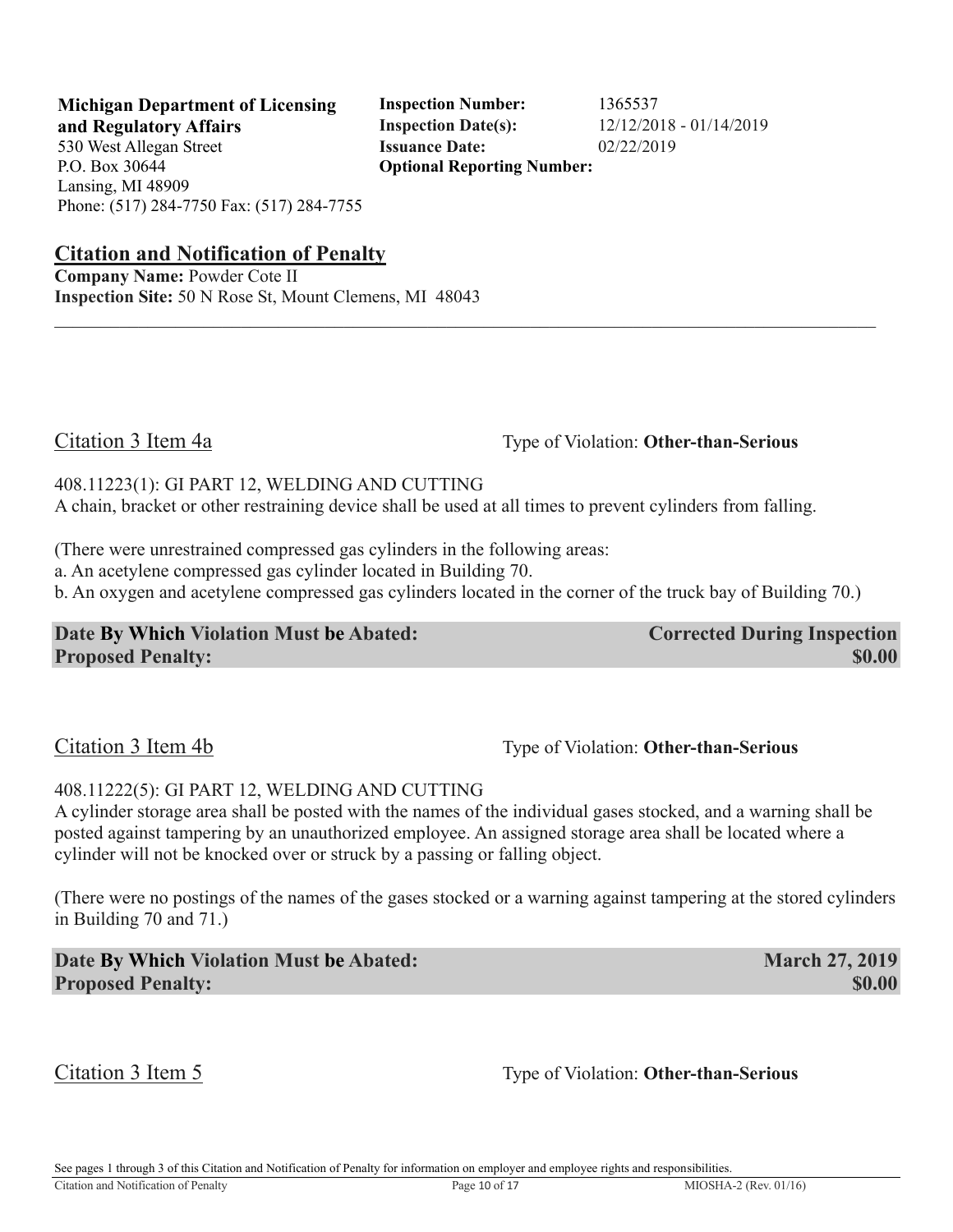**Michigan Department of Licensing Inspection Number:** 1365537 **and Regulatory Affairs Inspection Date(s):** 12/12/2018 - 01/14/2019 **Optional Reporting Number:** 

#### **Citation and Notification of Penalty**

**Company Name:** Powder Cote II **Inspection Site:** 50 N Rose St, Mount Clemens, MI 48043

#### 408.12176(1): GI PART 21, POWERED INDUSTRIAL TRUCKS

An employer shall ensure that a highway truck and trailer are not boarded by a powered industrial truck before the highway truck and trailer has its brakes set and not less than 2 wheels blocked or be restrained by other mechanical means installed in a manner that will hold the trailer from movement.

 $\mathcal{L}_\mathcal{L} = \mathcal{L}_\mathcal{L} = \mathcal{L}_\mathcal{L} = \mathcal{L}_\mathcal{L} = \mathcal{L}_\mathcal{L} = \mathcal{L}_\mathcal{L} = \mathcal{L}_\mathcal{L} = \mathcal{L}_\mathcal{L} = \mathcal{L}_\mathcal{L} = \mathcal{L}_\mathcal{L} = \mathcal{L}_\mathcal{L} = \mathcal{L}_\mathcal{L} = \mathcal{L}_\mathcal{L} = \mathcal{L}_\mathcal{L} = \mathcal{L}_\mathcal{L} = \mathcal{L}_\mathcal{L} = \mathcal{L}_\mathcal{L}$ 

(A second wheel chock, dock lock, or other mechanical means were not utilized when employee boards highway trucks and trailers with the Toyota powered industrial truck at the shipping dock.)

#### **Date By Which Violation Must be Abated: March 27, 2019 Proposed Penalty:**  $\bullet$  **\$0.00**

### Citation 3 Item 6 Type of Violation: Other-than-Serious

#### 1910.305(b)(2)(i): GI PART 39, DESIGN SAFETY STANDARDS FOR ELECTRICAL SYSTEMS [REF 408.13902]

All pull boxes, junction boxes, and fittings shall be provided with covers identified for the purpose. If metal covers are used, they shall be grounded. In completed installations, each outlet box shall have a cover, faceplate, or fixture canopy. Covers of outlet boxes having holes through which flexible cord pendants pass shall be provided with bushings designed for the purpose or shall have smooth, well-rounded surfaces on which the cords may bear.

(There was no cover on the electrical junction box located on the end of Line #1 conveyor located in Building 50.)

**Date By Which Violation Must be Abated: Corrected During Inspection Proposed Penalty:** \$0.00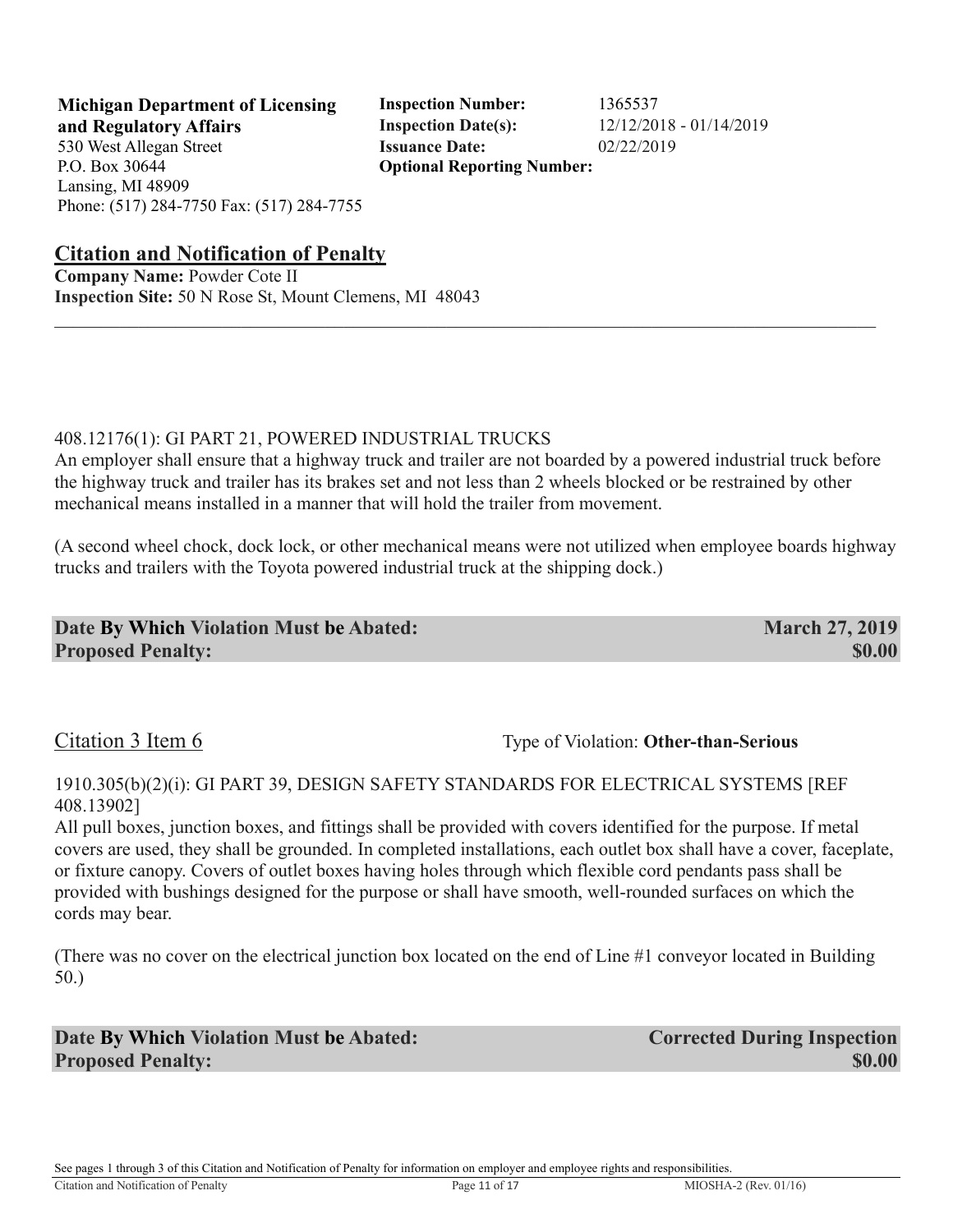**Michigan Department of Licensing Inspection Number:** 1365537 **and Regulatory Affairs Inspection Date(s):** 12/12/2018 - 01/14/2019 **Optional Reporting Number:** 

**Citation and Notification of Penalty**

**Company Name:** Powder Cote II **Inspection Site:** 50 N Rose St, Mount Clemens, MI 48043

Citation 3 Item 7 Type of Violation: **Other-than-Serious** 

#### 408.17252(2): GI PART 72, AUTOMOTIVE SERVICE OPERATIONS

On an automotive lift, effective December 31, 1976, the following items shall be inspected and the inspections shall be repeated not less than annually thereafter. The bolster, bolster connections, lifting arms and pads, lift control devices, oil reservoir level, cylinder packing, and all other critical components. Defects shall be repaired before the hoist is returned to service.

 $\mathcal{L}_\mathcal{L} = \mathcal{L}_\mathcal{L} = \mathcal{L}_\mathcal{L} = \mathcal{L}_\mathcal{L} = \mathcal{L}_\mathcal{L} = \mathcal{L}_\mathcal{L} = \mathcal{L}_\mathcal{L} = \mathcal{L}_\mathcal{L} = \mathcal{L}_\mathcal{L} = \mathcal{L}_\mathcal{L} = \mathcal{L}_\mathcal{L} = \mathcal{L}_\mathcal{L} = \mathcal{L}_\mathcal{L} = \mathcal{L}_\mathcal{L} = \mathcal{L}_\mathcal{L} = \mathcal{L}_\mathcal{L} = \mathcal{L}_\mathcal{L}$ 

(There was no annual inspection performed on the M28 automotive lift located in Building 70.)

| Date By Which Violation Must be Abated: | <b>March 27, 2019</b> |
|-----------------------------------------|-----------------------|
| <b>Proposed Penalty:</b>                | \$0.00                |

## Citation 3 Item 8 Type of Violation: **Other-than-Serious**

#### 1910.106(e)(2)(iv)(d): GI PART 75, FLAMMABLE LIQUIDS [REF 408.17501]

Flammable liquids shall be drawn from or transferred into vessels, containers, or portable tanks within a building only through a closed piping system, from safety cans, by means of a device drawing through the top, or from a container or portable tanks by gravity through an approved self-closing valve. Transferring by means of air pressure on the container or portable tanks shall be prohibited.

(There was no self-closing valve utilized when dispensing diesel fuel from a 55 gallon drum located in Building 70.)

**Date By Which Violation Must be Abated: March 27, 2019 Proposed Penalty:** \$0.00

Citation 3 Item 9 Type of Violation: **Other-than-Serious**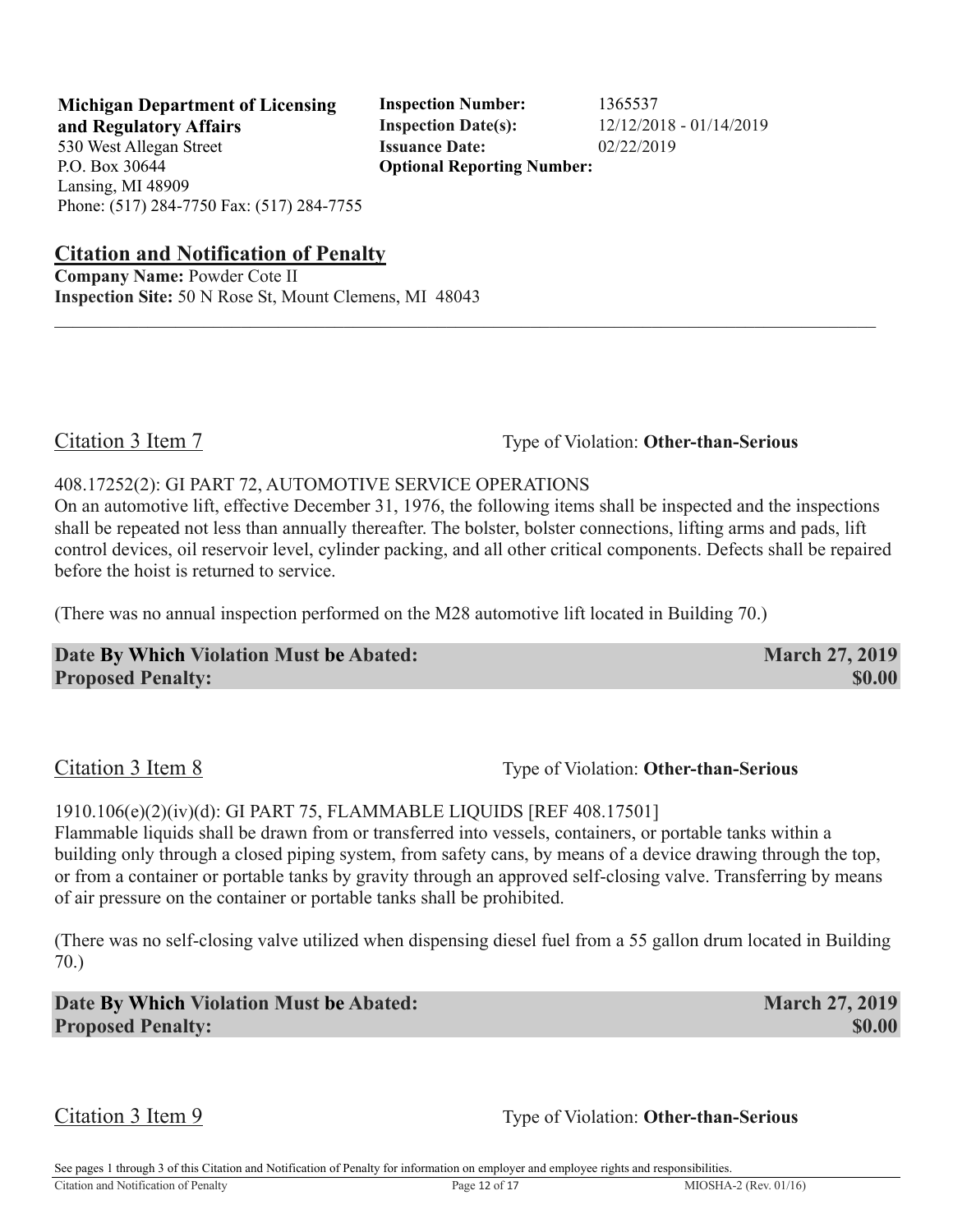530 West Allegan Street **Issuance Date:** 02/22/2019 P.O. Box 30644 Lansing, MI 48909

**Michigan Department of Licensing Inspection Number:** 1365537 **and Regulatory Affairs Inspection Date(s):** 12/12/2018 - 01/14/2019 **Optional Reporting Number:** 

Phone: (517) 284-7750 Fax: (517) 284-7755

#### **Citation and Notification of Penalty**

**Company Name:** Powder Cote II **Inspection Site:** 50 N Rose St, Mount Clemens, MI 48043

#### 1910.147(c)(6)(ii): GI PART 85, THE CONTROL OF HAZARDOUS ENERGY SOURCES (LOCKOUT/TAGOUT) [REF 408.18502]

The employer shall certify that the periodic inspections have been performed. The certification shall identify the machine or equipment on which the energy control procedure was being utilized, the date of the inspection, the employees included in the inspection, and the person performing the inspection.

 $\mathcal{L}_\mathcal{L} = \mathcal{L}_\mathcal{L} = \mathcal{L}_\mathcal{L} = \mathcal{L}_\mathcal{L} = \mathcal{L}_\mathcal{L} = \mathcal{L}_\mathcal{L} = \mathcal{L}_\mathcal{L} = \mathcal{L}_\mathcal{L} = \mathcal{L}_\mathcal{L} = \mathcal{L}_\mathcal{L} = \mathcal{L}_\mathcal{L} = \mathcal{L}_\mathcal{L} = \mathcal{L}_\mathcal{L} = \mathcal{L}_\mathcal{L} = \mathcal{L}_\mathcal{L} = \mathcal{L}_\mathcal{L} = \mathcal{L}_\mathcal{L}$ 

(There were no periodic inspections performed of the energy isolation procedures for authorized employees.)

**Date By Which Violation Must be Abated: March 27, 2019 Proposed Penalty:** \$0.00

Citation 4 Item 1 Type of Violation: **Repeat-Other** Type of Violation: **Repeat-Other** 

#### 408.11222(1): GI PART 12, WELDING AND CUTTING

An oxygen cylinder shall be stored not less than 20 feet from fuel gas cylinders or a highly combustible material, such as, but not limited to, oil, grease, excelsior, flammable gas, or a source of ignition, or shall be separated from the material by a noncombustible wall, not less than 5 feet (1.6 meters) high, having a fireresistance rating of 1/2 hour. An oxygen cylinder shall not be stored in an acetylene generator compartment. The underwriters' laboratory fire resistance directory may be used as a guide to determine fire resistance, as adopted in R 408.11202.

Powder Cote II was previously cited for a violation of this occupational safety and health standard or its equivalent standard, GI Part 12, Welding and Cutting, Rule 408.11222(1), which was contained in MIOSHA inspection number 315368290, citation number 4, item number 9, issued on August 8, 2014, with respect to a workplace located at 50 N. Rose St., Mt. Clemens, MI 48043.

(There was an oxygen compressed gas cylinder stored adjacent to an acetylene compressed gas cylinder in the garage area of Building 70.)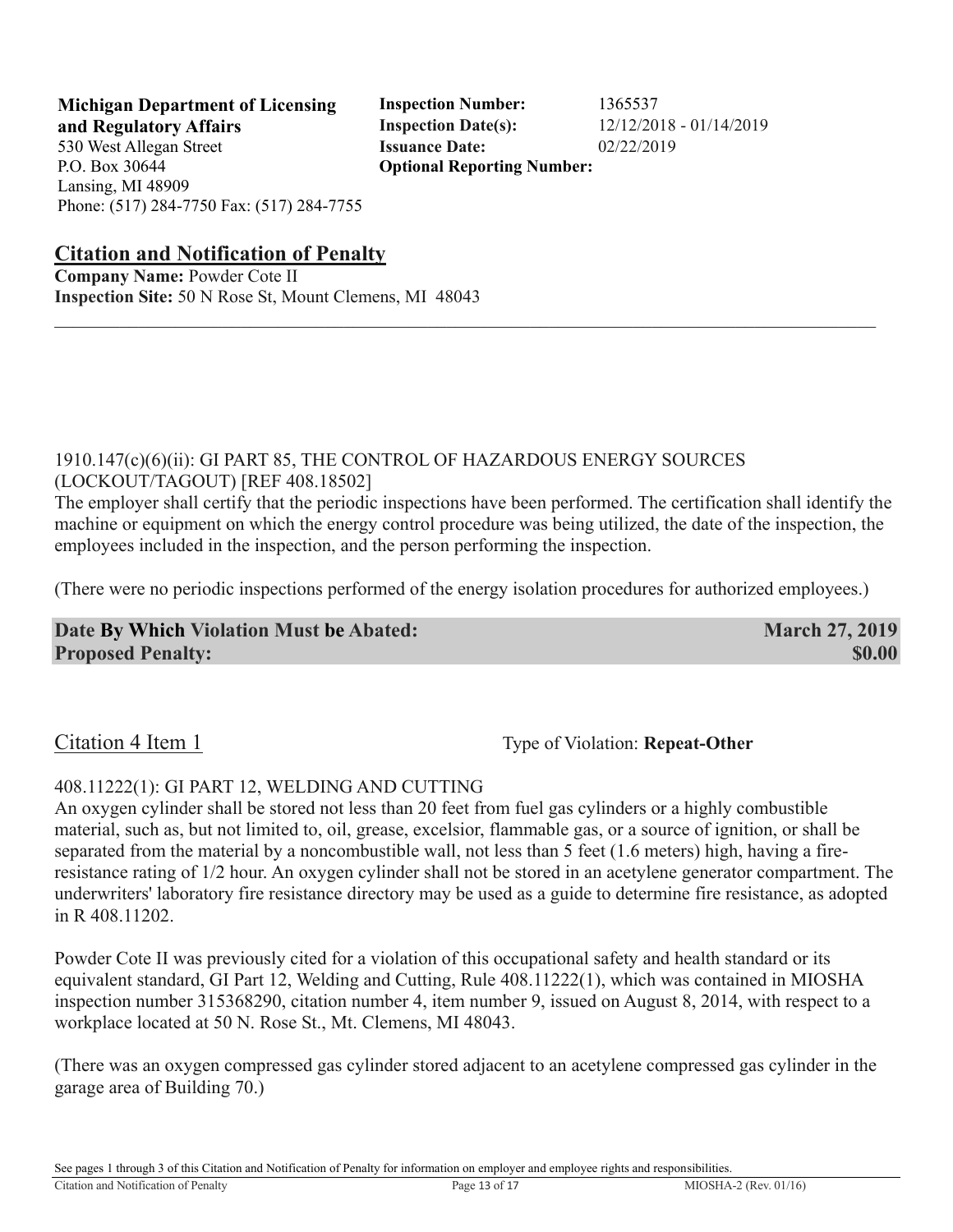**Michigan Department of Licensing Inspection Number:** 1365537 **and Regulatory Affairs Inspection Date(s):** 12/12/2018 - 01/14/2019 **Optional Reporting Number:** 

**Citation and Notification of Penalty**

**Company Name:** Powder Cote II **Inspection Site:** 50 N Rose St, Mount Clemens, MI 48043

| Date By Which Violation Must be Abated: | <b>Corrected During Inspection</b> |
|-----------------------------------------|------------------------------------|
| <b>Proposed Penalty:</b>                | \$500.00                           |

Citation 4 Item 2a Type of Violation: **Repeat-Other** Type of Violation: **Repeat-Other** 

#### 1910.303(b)(7)(iv): GI PART 39, DESIGN SAFETY STANDARDS FOR ELECTRICAL SYSTEMS [REF 408.13902]

 $\mathcal{L}_\mathcal{L} = \mathcal{L}_\mathcal{L} = \mathcal{L}_\mathcal{L} = \mathcal{L}_\mathcal{L} = \mathcal{L}_\mathcal{L} = \mathcal{L}_\mathcal{L} = \mathcal{L}_\mathcal{L} = \mathcal{L}_\mathcal{L} = \mathcal{L}_\mathcal{L} = \mathcal{L}_\mathcal{L} = \mathcal{L}_\mathcal{L} = \mathcal{L}_\mathcal{L} = \mathcal{L}_\mathcal{L} = \mathcal{L}_\mathcal{L} = \mathcal{L}_\mathcal{L} = \mathcal{L}_\mathcal{L} = \mathcal{L}_\mathcal{L}$ 

There shall be no damaged parts that may adversely affect safe operation or mechanical strength of the equipment, such as parts that are broken, bent, cut, or deteriorated by corrosion, chemical action, or overheating.

Powder Cote II was previously cited for a violation of this occupational safety and health standard or its equivalent standard, GI Part 39, Design Safety Standards for Electrical Systems, Rule 1910.307(b)(7)(iv) [Ref.408.13902], which was contained in MIOSHA inspection number 315368290 citation number 4, item number 12a, issued on August 8, 2014, with respect to a workplace located at 50 N. Rose St., Mt. Clemens, MI 48043.

(The conduit was pulled away from the junction box exposing six inches of live insulated electrical wires located near the spray booth area in Building 80.)

**Date By Which Violation Must be Abated: Corrected During Inspection Proposed Penalty: \$500.00 \$500.00 \$500.00 \$500.00 \$500.00 \$500.00 \$500.00** 

Citation 4 Item 2b Type of Violation: **Repeat-Other** 

1910.305(b)(1)(ii): GI PART 39, DESIGN SAFETY STANDARDS FOR ELECTRICAL SYSTEMS [REF 408.13902]

Unused openings in cabinets, boxes, and fittings shall be effectively closed.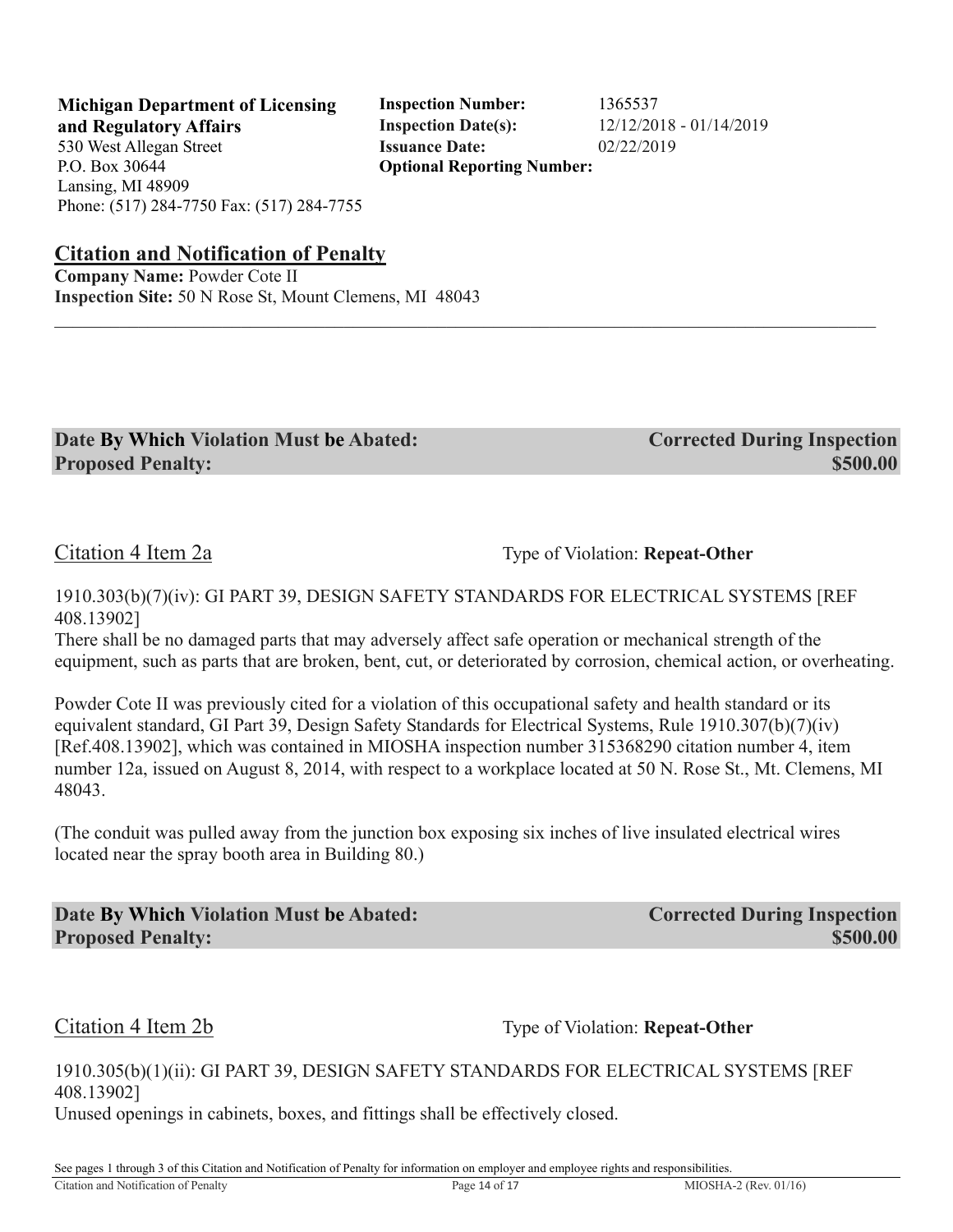**Michigan Department of Licensing Inspection Number:** 1365537 **and Regulatory Affairs Inspection Date(s):** 12/12/2018 - 01/14/2019 **Optional Reporting Number:** 

#### **Citation and Notification of Penalty**

**Company Name:** Powder Cote II **Inspection Site:** 50 N Rose St, Mount Clemens, MI 48043

Powder Cote II was previously cited for a violation of this occupational safety and health standard or its equivalent standard, GI Part 39, Design Safety Standards for Electrical Systems, Rule 1910.305(b)(1)(ii) [Ref.408.13902], which was contained in MIOSHA inspection number 312019151, citation number 2, item number 5a, issued on June 6, 2016, with respect to a workplace located at 50 N. Rose St., Mt. Clemens, MI 48043.

 $\mathcal{L}_\mathcal{L} = \mathcal{L}_\mathcal{L} = \mathcal{L}_\mathcal{L} = \mathcal{L}_\mathcal{L} = \mathcal{L}_\mathcal{L} = \mathcal{L}_\mathcal{L} = \mathcal{L}_\mathcal{L} = \mathcal{L}_\mathcal{L} = \mathcal{L}_\mathcal{L} = \mathcal{L}_\mathcal{L} = \mathcal{L}_\mathcal{L} = \mathcal{L}_\mathcal{L} = \mathcal{L}_\mathcal{L} = \mathcal{L}_\mathcal{L} = \mathcal{L}_\mathcal{L} = \mathcal{L}_\mathcal{L} = \mathcal{L}_\mathcal{L}$ 

(Unused openings in boxes were not effectively closed in the following locations:

a. There were three (3) openings where conduit was removed and knockouts not re-installed on the junction located near the spray booth area in Building 80.

b. A knockout was missing on the junction box at the end of Line #1 conveyor.)

#### **Date By Which Violation Must be Abated: Corrected During Inspection Proposed Penalty:**  $\bullet$  **\$0.00**

**Authorized Signature**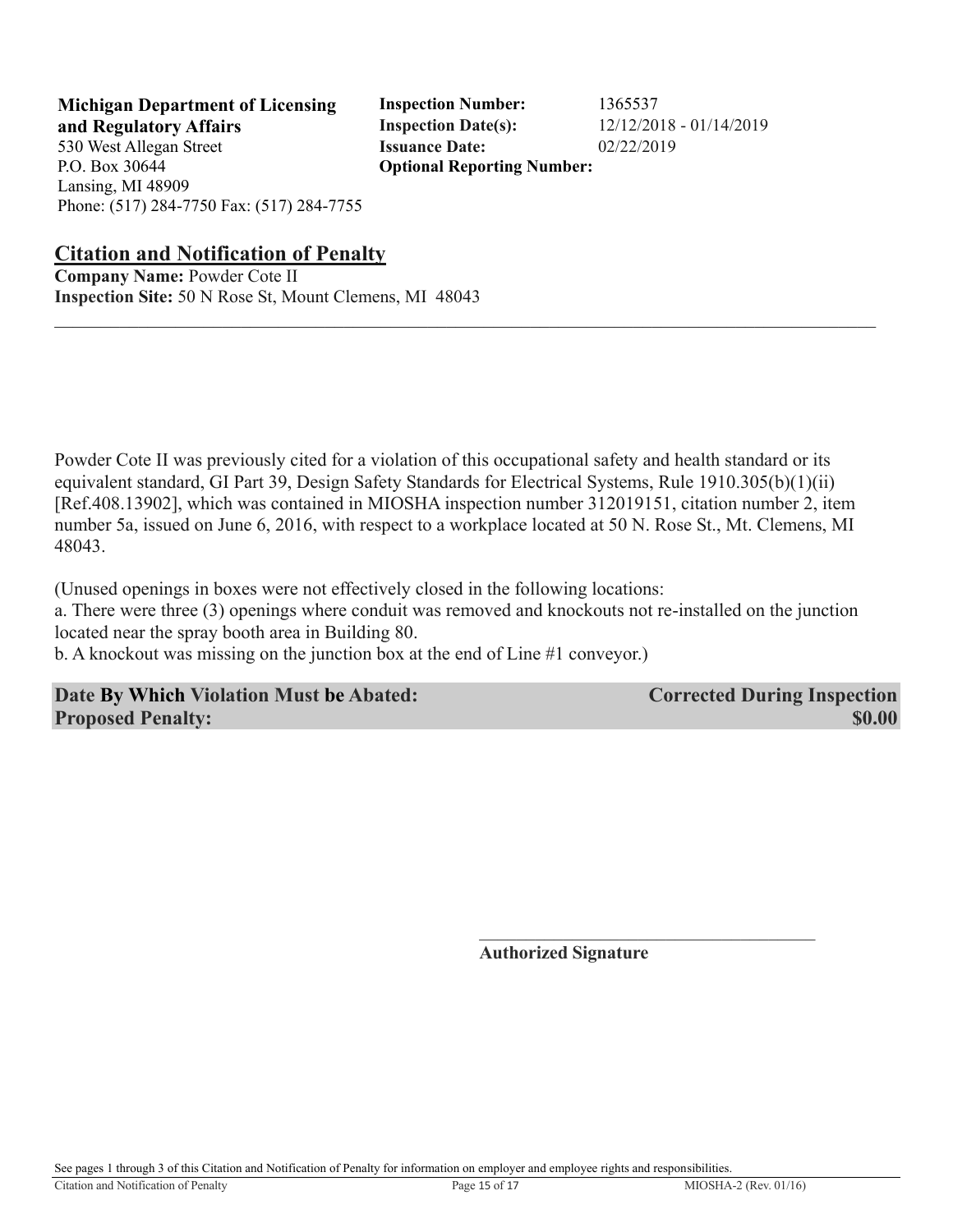**Michigan Department of Licensing Inspection Number:** 1365537 **and Regulatory Affairs Inspection Date:** 12/12/2018 - 01/14/2019 530 West Allegan Street **Issuance Date(s):** 02/22/2019 P.O. Box 30644 Lansing, MI 48909 Phone: (517) 284-7750 Fax: (517) 284-7755

**Optional Reporting Number: CSHO ID:** E4998

#### **PROPOSED PENALTY INVOICE \_\_\_\_\_\_\_\_\_\_\_\_\_\_\_\_\_\_\_\_\_\_\_\_\_\_\_\_\_\_\_\_\_\_\_\_\_\_\_\_\_\_\_\_\_\_\_\_\_\_\_\_\_\_\_\_\_\_\_\_\_\_\_\_\_\_\_\_\_\_\_\_\_\_\_\_\_\_\_\_\_\_\_\_\_\_\_\_\_\_\_\_\_\_\_\_\_\_**

**Company Name:** Powder Cote II **Inspection Site:** 50 N Rose St Mount Clemens, MI 48043

**Summary of Penalties for Inspection Number:** 1365537

| Citation 1 Item 1, Serious             | \$4,500.00  |
|----------------------------------------|-------------|
| Citation 1 Item 2, Serious             | \$5,000.00  |
| Citation 1 Item 3, Serious             | \$4,500.00  |
| Citation 2 Item 1, Repeat-Serious      | \$25,000.00 |
| Citation 2 Item 2a, Repeat-Serious     | \$25,000.00 |
| Citation 2 Item 2b, Repeat-Serious     | \$0.00      |
| Citation 3 Item 1, Other-than-Serious  | \$0.00      |
| Citation 3 Item 2, Other-than-Serious  | \$0.00      |
| Citation 3 Item 3, Other-than-Serious  | \$0.00      |
| Citation 3 Item 4a, Other-than-Serious | \$0.00      |
| Citation 3 Item 4b, Other-than-Serious | \$0.00      |
| Citation 3 Item 5, Other-than-Serious  | \$0.00      |
| Citation 3 Item 6, Other-than-Serious  | \$0.00      |
| Citation 3 Item 7, Other-than-Serious  | \$0.00      |
| Citation 3 Item 8, Other-than-Serious  | \$0.00      |
| Citation 3 Item 9, Other-than-Serious  | \$0.00      |
| Citation 4 Item 1, Repeat-Other        | \$500.00    |
| Citation 4 Item 2a, Repeat-Other       | \$500.00    |
| Citation 4 Item 2b, Repeat-Other       | \$0.00      |
|                                        |             |

#### **TOTAL PROPOSED PENALTIES: \$65,000.00**

Correcting a violation prior to the expiration of the abatement date does not eliminate the requirement to pay the penalty. Payment of the penalty does not eliminate the requirement of correcting the violation.

The state does not agree to any restrictions or conditions or endorsements put on any check or money order for less than full amount due, and will cash the check or money order as if these restrictions, conditions, or endorsements do not exist.

Payment must be made within 15 working days of the date a proposed penalty of a citation item becomes a final order of the

board. This would be the thirtieth (30<sup>th</sup>) working day after receipt of each citation item which is not appealed. For the payment of any penalty, make a check or money order payable to the "State of Michigan" and remit to the Department of Licensing and Regulatory Affairs at the address shown on the citation. PLEASE RECORD THE APPLICABLE